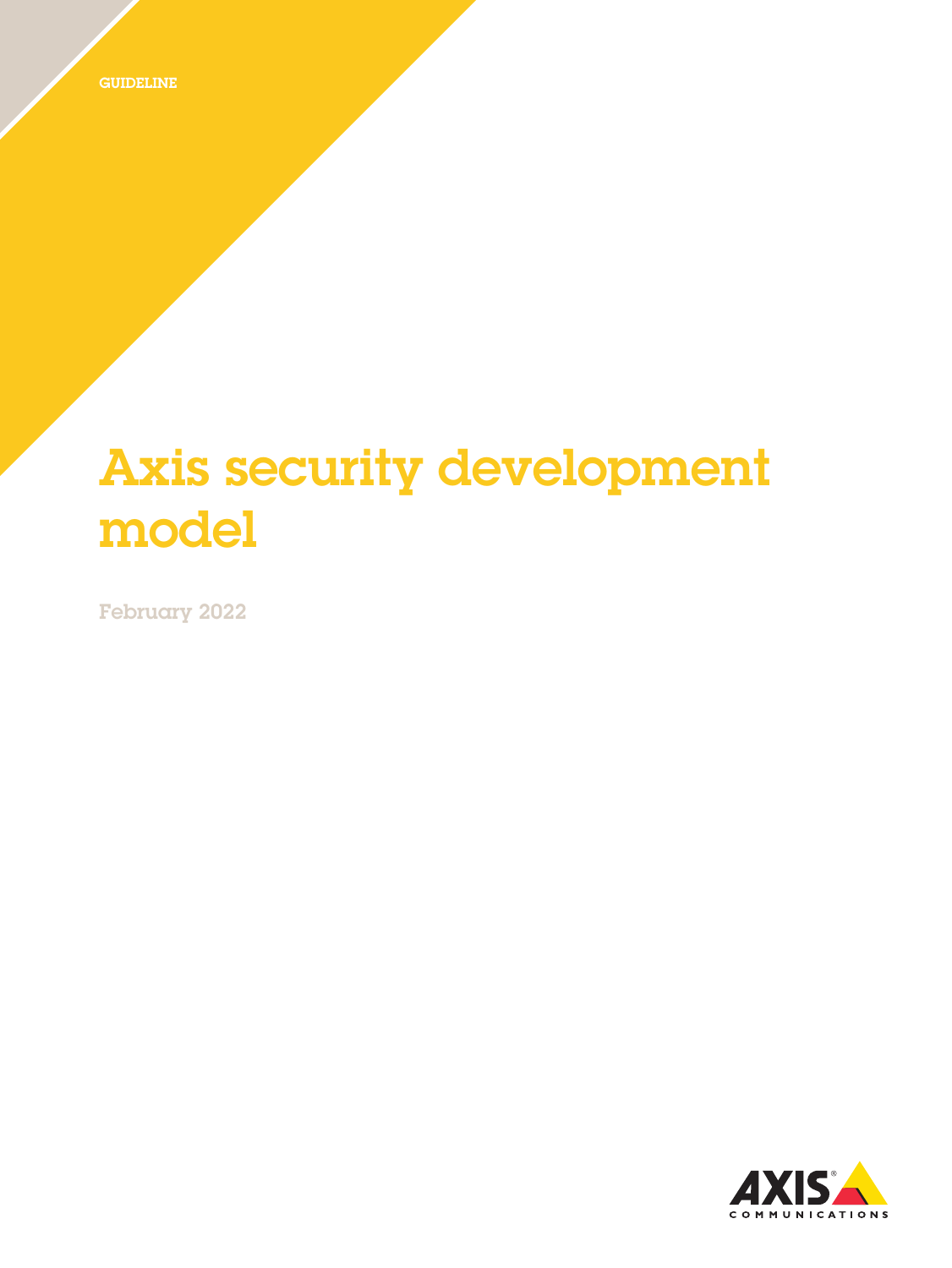# Table of contents

| 1.  | Introduction                     | 3  |
|-----|----------------------------------|----|
| 1.1 | ASDM objectives                  | 3  |
| 1.2 | Glossary                         | 3  |
| 2.  | <b>ASDM</b> overview             | 3  |
| 2.1 | Software Security Group (SSG)    | 4  |
|     | 2.2 Satellites                   | 4  |
|     | 2.3 ASDM activity roll-out       | 4  |
|     | 2.4 Other SSG activities         | 5  |
|     | 2.5 Roles and responsibilities   | 5  |
| 3.  | <b>ASDM</b> governance           | 5  |
| 3.1 | ASDM status structure            | 6  |
| 4.  | <b>ASDM</b> activities           | 8  |
| 4.1 | Risk assessment                  | 8  |
|     | 4.2 Data privacy                 | 8  |
|     | 4.3 Threat modeling              | 8  |
|     | 4.4 Static code analysis         | 10 |
|     | 4.5 Vulnerability scanning       | 10 |
|     | 4.6 External penetration testing | 10 |
|     | 4.7 Vulnerability management     | 10 |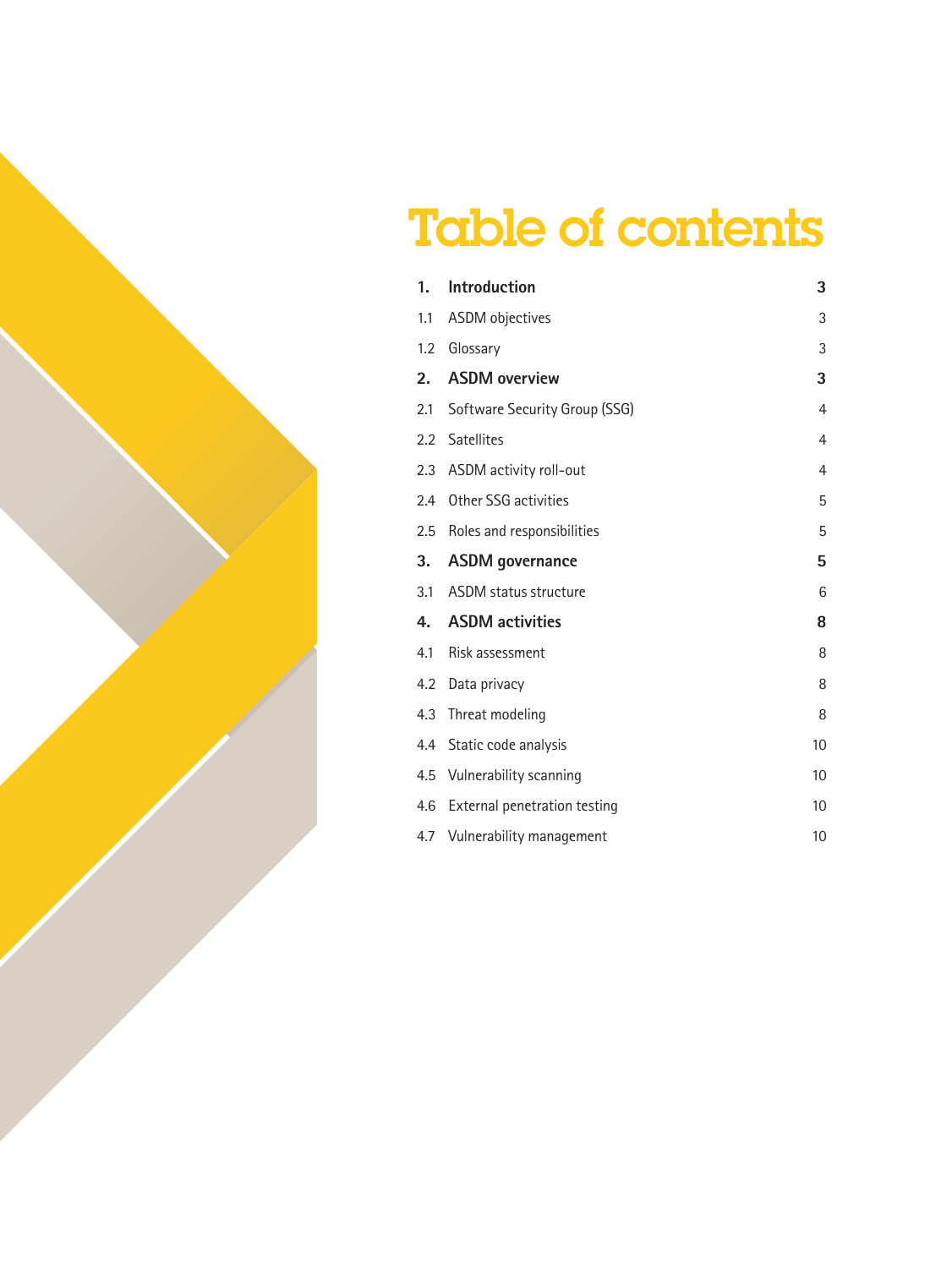## <span id="page-2-0"></span>1. Introduction

#### **1.1 ASDM objectives**

The Axis security development model (ASDM) is a framework that defines the process and tools used by Axis to build software with security built-in throughout the lifecycle, from inception to decommission.

| Governance                                | Awareness training | Role-specific training |              | ASDM assessment |
|-------------------------------------------|--------------------|------------------------|--------------|-----------------|
| $\overline{\alpha}$<br>--<br>Requirements | Design             | Implementation         | Verification | Deployment      |

The primary objectives driving ASDM efforts are:

- > Make software security an integrated part of Axis software development activities
- > Reduce security related business risks for Axis customers
- > Meet increasing awareness of security considerations by customers and partners
- > Create potential for cost reduction because of early detection and resolution of issues

ASDM scope is all Axis software included in Axis products and solutions. The Software Security Group (SSG) is owner and maintainer of the ASDM.

#### **1.2 Glossary**

| ASDM                    | Axis security development model                                     |
|-------------------------|---------------------------------------------------------------------|
| <b>SSG</b>              | Software Security Group                                             |
| Firmware Steering Group | R&D management                                                      |
| Satellite               | Developers who have a natural affinity for software security        |
| Vulnerability board     | Axis contact point in relation to vulnerabilities found by external |
|                         | researchers                                                         |
| Bug bar                 | Security target for a product or solution                           |
| <b>DFD</b>              | Data flow diagram                                                   |

### 2. ASDM overview

The ASDM comprises several activities spread across the major development phases. The security activities are collectively identified as the *ASDM*.

| Governance<br>Awareness training |                 | Role-specific training           | Status followup        | ASDM assessment             |
|----------------------------------|-----------------|----------------------------------|------------------------|-----------------------------|
| $\mathbb{Q}^0_0$<br>Requirements | Design          | Implementation                   | Verification           | Deployment                  |
| Risk assessment                  | Threat modeling | Threat model:<br>code review     | Threat model: test     | Vulnerability<br>management |
| Third-party assessment           |                 | Static code analysis             | External pen test      | Firedrill                   |
| Data privacy                     |                 | Software composition<br>analysis | Vulnerability scanning | Security status             |

The SSG is responsible for governing the ASDM and evolving the toolbox over time. There is an ASDM roadmap and a rollout plan for implementing new activities and increasing ASDM maturity across the development organization. Both the roadmap and roll-out plan are owned by the SSG, but the responsibility for actual implementation in practice (i.e., performing activities related to development phases) is delegated to the R&D teams.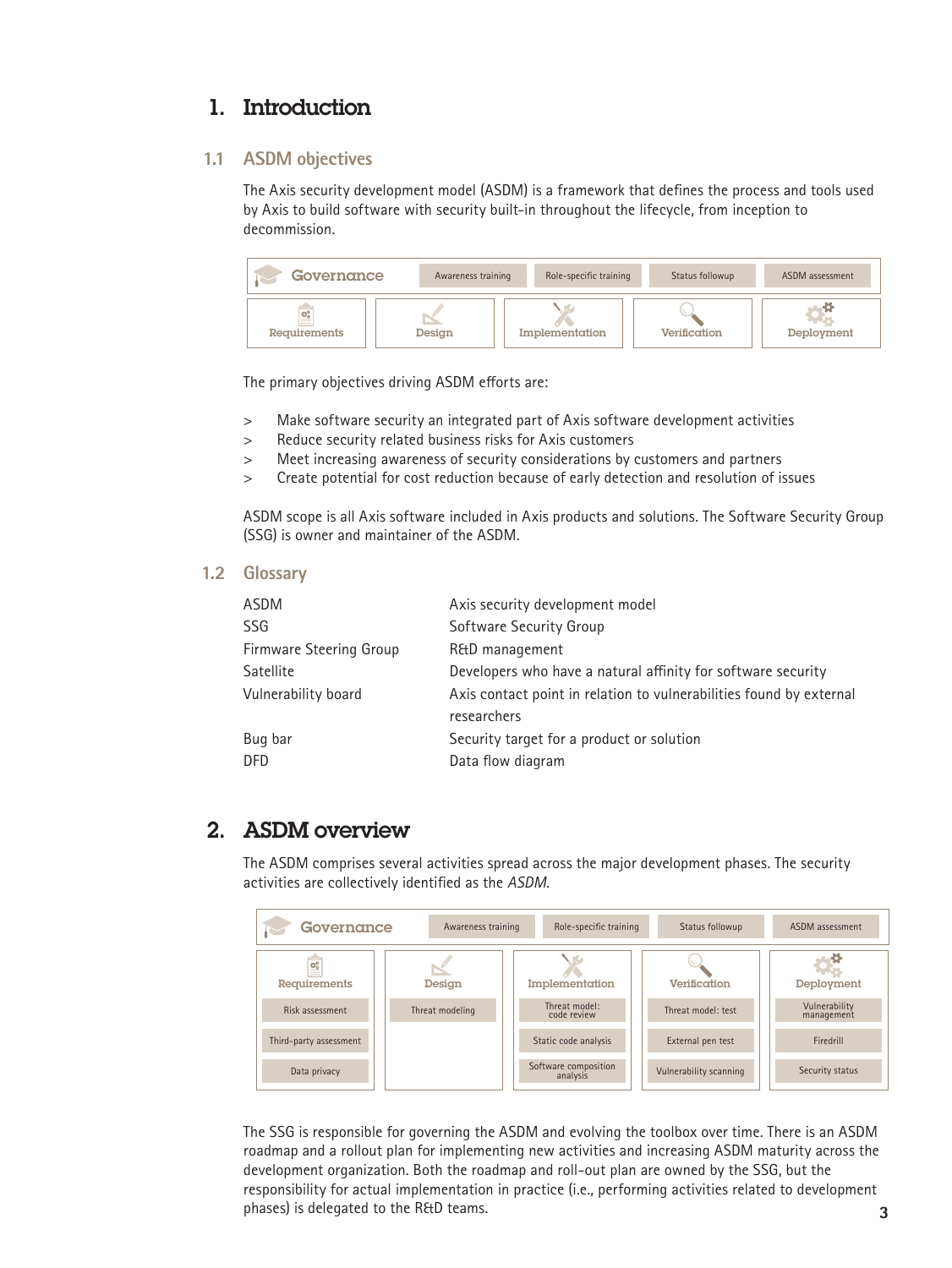#### <span id="page-3-0"></span>**2.1 Software Security Group (SSG)**

SSG is the main internal contact entity towards development organizations for security related issues. It is comprised of Security Leads and others with specialist security knowledge in development areas such as requirements, design, implementation, verification, as well as cross-functional DevOps processes.

SSG is responsible for development and maintenance of the ASDM for secure development practices and security awareness in the development organization.

#### **2.2 Satellites**

Satellites are members of the development organization that spend a part of their time working with software security aspects. The reasons for having satellites are:

- > Scale ASDM without building a large central SSG
- > Provide ASDM support close to the development teams
- > Facilitate knowledge sharing, e.g., best practices

A satellite will assist in implementing new activities and maintaining the ASDM in a subset of the development teams.

#### **2.3 ASDM activity roll-out**

ASDM activity roll-out to a development team is a staged process:

- 1. The team is introduced to the new activity through role-specific training.
- 2. SSG works together with the team to perform the activity, e.g., risk assessment or threat modeling, for selected parts of the system(s) managed by the team.
- 3. Further activities related to integrating the toolbox in daily work will be handed over to the team and satellite when they are ready to work independently without direct SSG involvement. In this phase, the work is governed by the team manager through the ASDM status.

The rollout is repeated when there are new versions of the ASDM available with modified and/or added activities. The amount of time spent by SSG with a team is highly dependent on the activity and code complexity. But it may range from 2-3 calendar weeks of work performed in 4-6 workshops

A key factor for successful handover to the team is the existence of an embedded satellite who can continue further ASDM work with the team. SSG drives learning and assignment of the satellite in parallel with activity rollout.

The figure below summarizes the rollout methodology.



SSG definition of "done" for handover is:

- Role specific training performed
- Satellite assigned
- Team is ready to perform the ASDM activity
- Recurring ASDM status meetings established

SSG use input from the teams to assemble status reports towards senior management.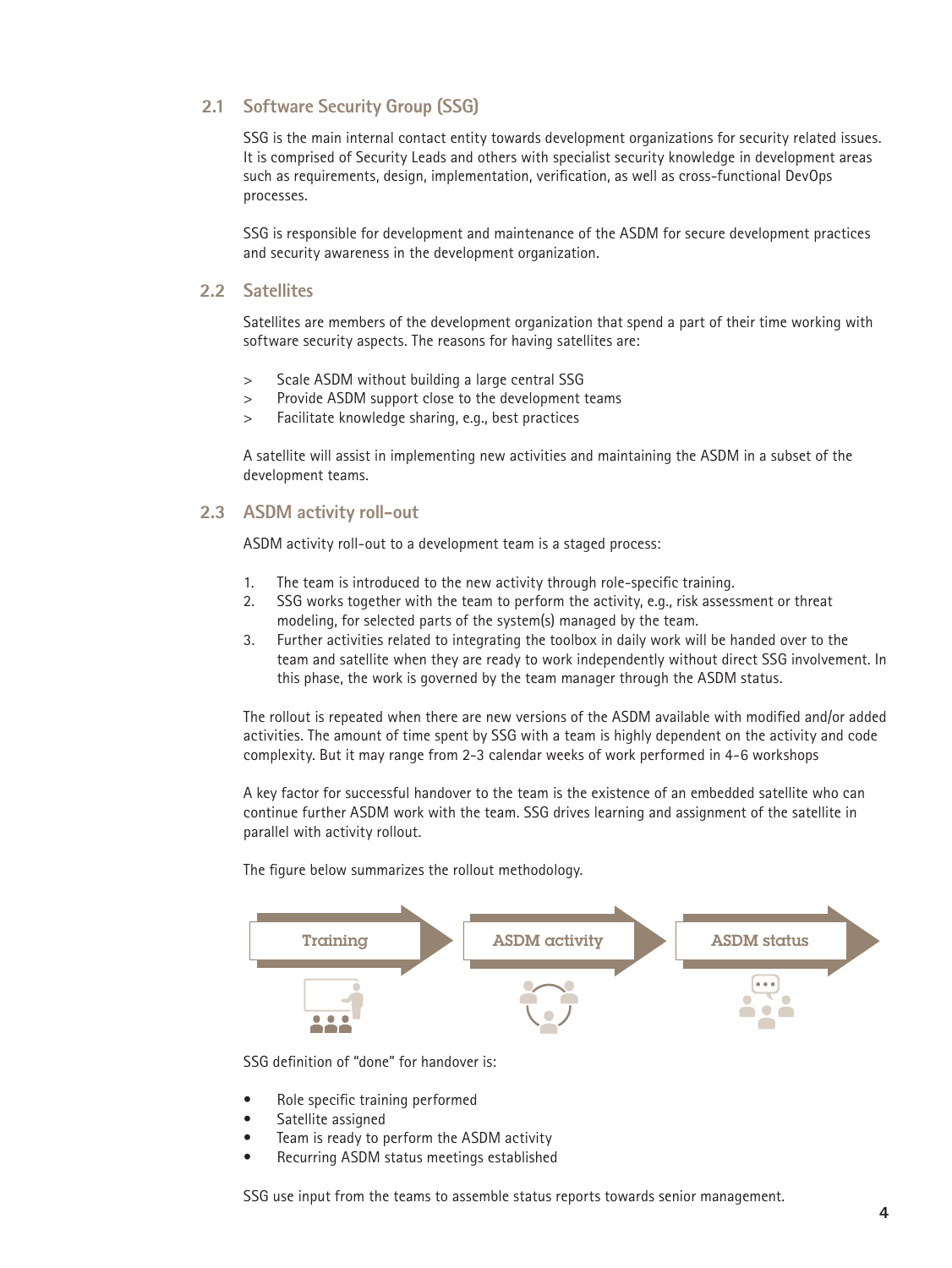#### <span id="page-4-0"></span>**2.4 Other SSG activities**

In parallel with roll-out activities, the SSG conducts broader security awareness training activities targeting e.g., new employees and senior management. Additionally, SSG maintains a security heat map of Axis solutions for overall/architectural risk assessment purposes. Proactive security analysis activities for specific modules are performed based on the heat map.

#### **2.5 Roles and responsibilities**

As shown in in the table below, there are some key entities and roles which are part of the ASDM program. The table below summarizes roles and responsibilities in relation to the ASDM.

| Role/Entity                               | Part of<br>Responsibility |                                                                                                                                                                                                                                                                                                                | Comment                                                                                                                                                                                                                                 |
|-------------------------------------------|---------------------------|----------------------------------------------------------------------------------------------------------------------------------------------------------------------------------------------------------------------------------------------------------------------------------------------------------------|-----------------------------------------------------------------------------------------------------------------------------------------------------------------------------------------------------------------------------------------|
| <b>Security expert</b>                    | SSG                       | Govern ASDM, evolve the<br>toolbox and drive ASDM<br>rollout                                                                                                                                                                                                                                                   | 100% assigned to SSG                                                                                                                                                                                                                    |
| <b>Satellite</b>                          | Development line          | Help SSG to implement<br>ASDM the first time, coach<br>teams, perform trainings<br>and ensure that the team<br>can continue using the<br>Toolbox as part of the daily<br>work, independently from<br>SSG. Cross-team<br>responsibility (several<br>teams) required to constrain<br>total number of Satellites. | Interested and<br>engaged developers,<br>architects, managers,<br>testers, and similar<br>roles who have a<br>natural affinity for<br>software security.<br>Satellites assign at<br>least 20% of their<br>time to ASDM related<br>work. |
| <b>Managers</b>                           | Development line          | Secure resources for<br>implementation of ASDM<br>practices. Drive tracking<br>and reporting on ASDM<br>status and coverage.                                                                                                                                                                                   | Development teams<br>own ASDM<br>implementation, with<br>SSG as a support<br>resource.                                                                                                                                                  |
| <b>Firmware Steering</b><br>Group (FW SG) | R&D management            | Decides on security strategy<br>and acts as main SSG<br>reporting channel.                                                                                                                                                                                                                                     | SSG reports to FW SG<br>on a regular basis.                                                                                                                                                                                             |

### 3. ASDM governance

The governance system comprises the following parts:

- > System risk heatmap to help prioritize ASDM activities
- > Rollout plan and status to focus training efforts
- > Roadmap to evolve the toolbox
- > Status to measure how well the ASDM activities are integrated in the organization

The ASDM system is thus supported from both a tactical/operational perspective as well as from a strategic/ executive perspective.

Executive guidance on the right-hand side in the figure has a focus on how to develop the organization for optimal effectiveness in line with Axis business goals. An important input to this is the ASDM status reporting performed by SSG towards the Firmware Steering Group, CTO and Product Management.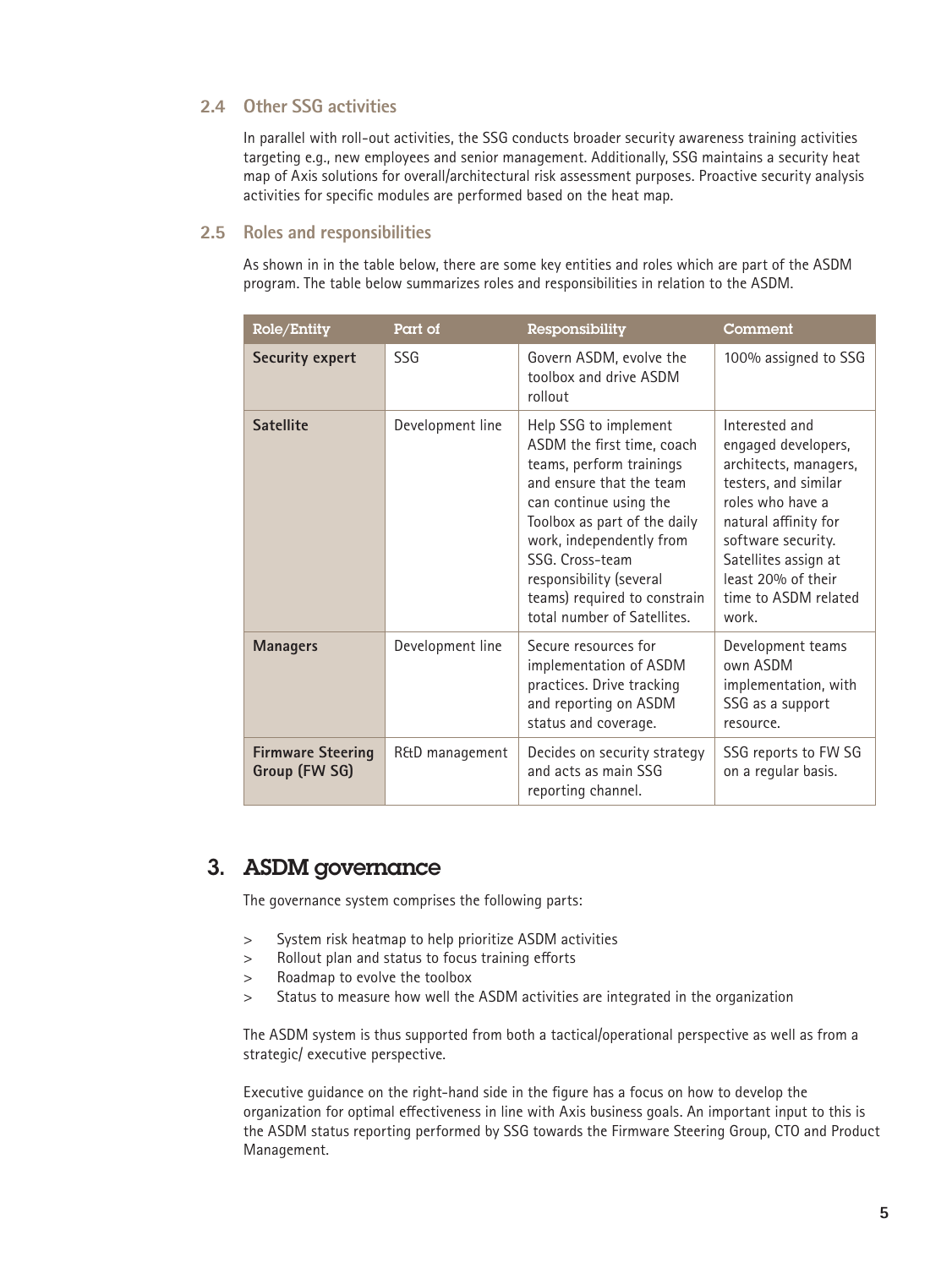<span id="page-5-0"></span>

#### **3.1 ASDM status structure**

The ASDM status structure has two perspectives one team centric mimicking our team and department structure and one solution centric focusing on the solutions we bring to the market.

The figure below illustrates the ASDM status structure.

#### **3.1.1 Team status**

Team status contains the team self-assessment of its ASDM maturity, metrics related to their security analysis activities as well as an aggregation of the security status of the components they are responsible for.



Axis defines the ASDM maturity as the ASDM version the team currently uses. Since the ASDM is evolving we have defined ASDM versioning where each version of the ASDM contains a unique set of activities. For example, our first version of the ASDM is focused on threat modelling.

Axis has defined the following ASDM versions:

| <b>ASDM</b> version | <b>New activities</b>                 |
|---------------------|---------------------------------------|
| <b>ASDM 1.0</b>     | Risk assessment and threat modelling  |
| <b>ASDM 2.0</b>     | Static code review                    |
| <b>ASDM 2.1</b>     | Privacy by design                     |
| <b>ASDM 2.2</b>     | Software composition analysis         |
| <b>ASDM 2.3</b>     | External penetration testing          |
| <b>ASDM 2.4</b>     | Vulnerability scanning and fire drill |
| <b>ASDM 2.5</b>     | Product/Solution security status      |
|                     |                                       |

Giving the team ownership of which ASDM version they use means that it is the line manager who is responsible for the adoption of new ASDM versions. So instead of a setup where SSG pushes a central ASDM rollout plan it now becomes pull based and controlled by the managers.

#### **3.1.2 Component status**

We have a broad definition of component since we need to cover all sorts of architectural entities ranging from Linux demons in the platform, through server software all the way to cloud (micro) services.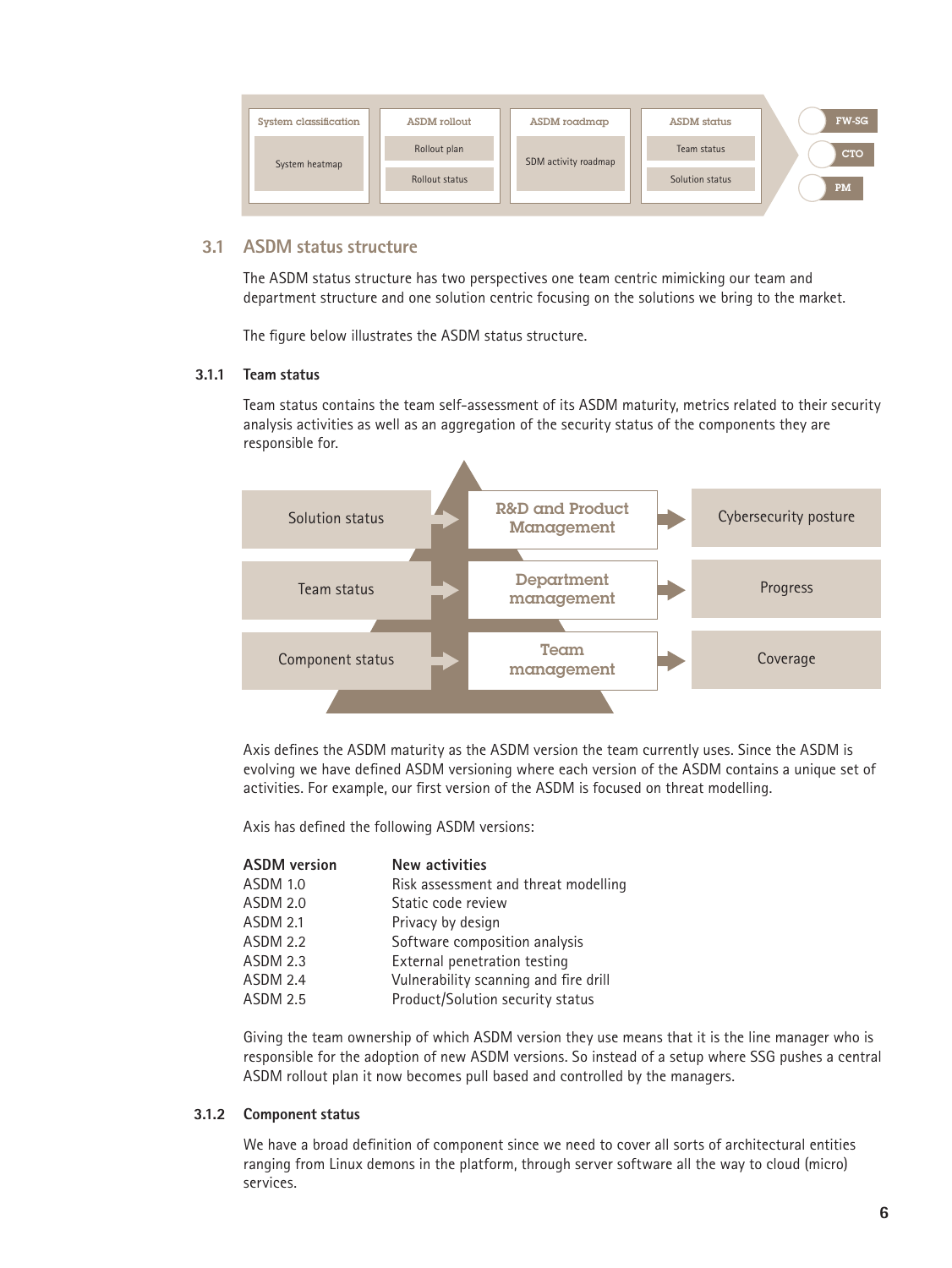Each team must make up their own mind of an abstraction level that works for them in their environment and architecture. As a rule of thumb, teams should avoid inventing a new abstraction level and keep whatever they are already using in their daily work.

The idea is that each team should have a clear view of all their high-risk components, which includes new as well as legacy components. The motivation for this increased interest in legacy components is linked to our ability to look at the security status for solutions. In the case of a solution, we want to have visibility into the security status of all parts of the solution new as well as old.

In practice this means that every team must look at their inventory of components and make a risk assessment.

The first thing we need to know is whether the component has undergone security analysis. If it hasn't, we really don't know anything about the security quality of the component.

We call this property coverage and have defined the following coverage levels:

| Coverage          | <b>Description</b>                      |
|-------------------|-----------------------------------------|
| Analysis not done | The component has not yet been analyzed |
| Analysis ongoing  | The component is being analyzed         |
| Analysis done     | The component has been analyzed         |

The metrics we use to capture the security quality of the component are based on the security work items in the backlog that are linked to the component. This can be countermeasures that have not been implemented, test cases that have not been executed and security bugs that have not been addressed.

#### **3.1.3 Solution status**

Solution status aggregates security status for a set of components that make up the solution.

The first part of the solution status is the analysis coverage of the components. This helps solution owners understand if the security status of the solution is known or if it is not. In one perspective it helps identify the blind spots.

The rest of the solution status contains metrics that capture the security quality of the solution. We do that by looking at the security work items that are linked to the components in the solution.

An important aspect of the security status is the bug bar defined by the solution owners. The solution owners must define an appropriate security level for their solution. For example, this means that the solution should have no outstanding critical or high severity work items open when released to the market.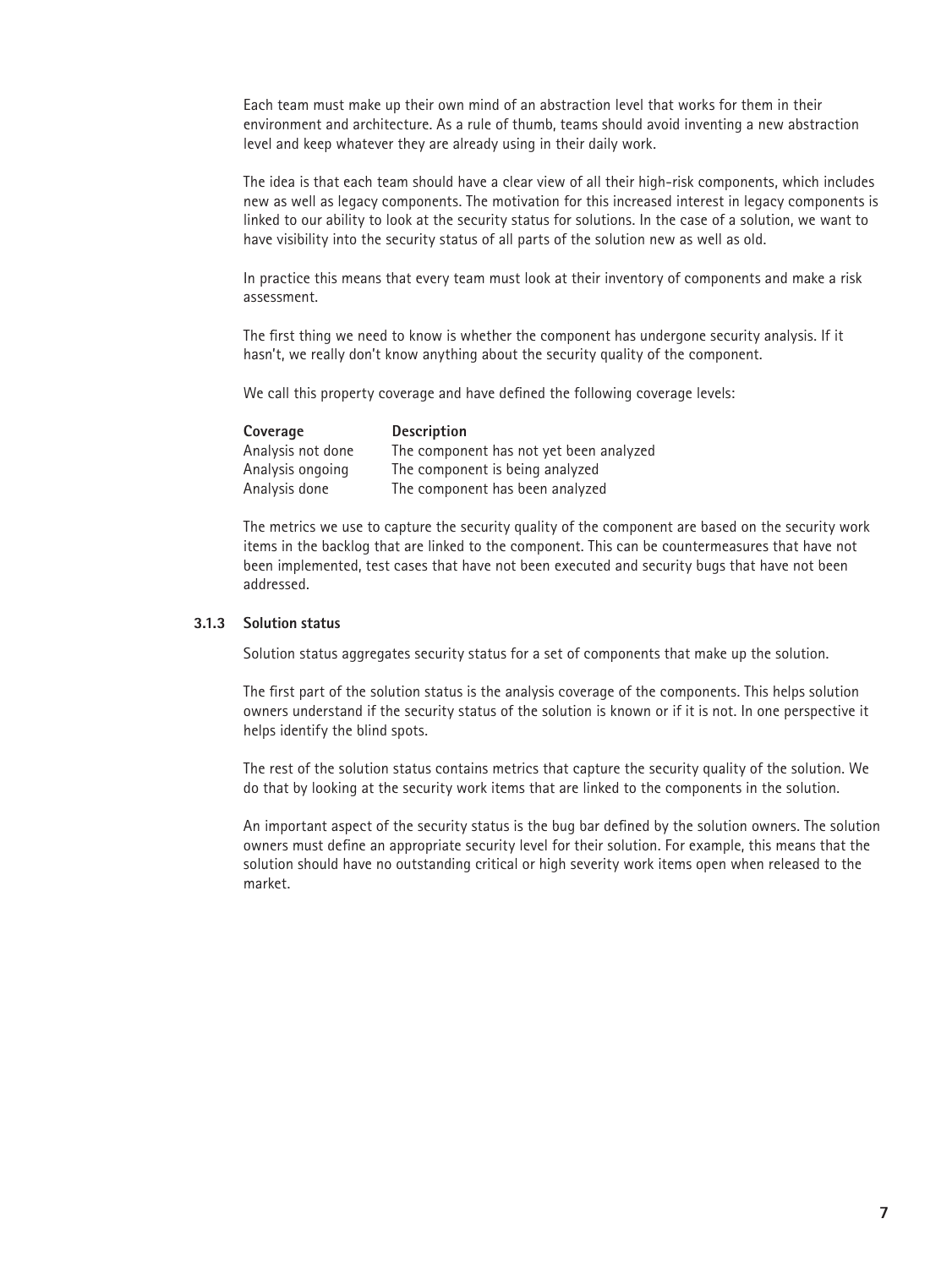## <span id="page-7-0"></span>4. ASDM activities

**4.1 Risk assessment**

The main purpose with risk assessment is to filter out what development activities that also will require security work within the team.

Risk assessment is done by judging if a new product or added/modified feature in existing products increases the risk exposure. Note that this also includes data privacy aspects and compliance requirements. Examples of changes that have risk impact are new APIs, changes to authorization requirements, new middleware, etc.

#### **4.2 Data privacy**

Trust is a key focus area for Axis and, as such, it is important to follow best practices when working with private data collected by our products, solutions and services.

The scope for Axis efforts related to data privacy are defined such that we can:

- > Fulfill legal obligations
- > Fulfill contractual obligations
- > Help customers fulfill their obligations

We divide the 'Data privacy' activity into two sub-activities:

- > Data privacy assessment
	- Done during 'Risk assessment'
	- Identifies if data privacy analysis is needed
- > Data privacy analysis
	- Done, when applicable, during 'threat modeling'
	- Identifies personal data and threats to personal data
	- Defines privacy requirements

#### **4.3 Threat modeling**

Before we start identifying threats, we need to decide on the scope of the threat model. A way of articulating the scope is to describe the attackers we need to consider. This approach will also allow us to identify the high-level attack surfaces we must include in the analysis.



Focus during threat scoping is on finding and categorizing attackers we want to handle using a high-level description of the system. Preferably the description is done using a data flow diagram (DFD) since it makes it easier to relate the more detailed use case descriptions that are used when doing the threat model.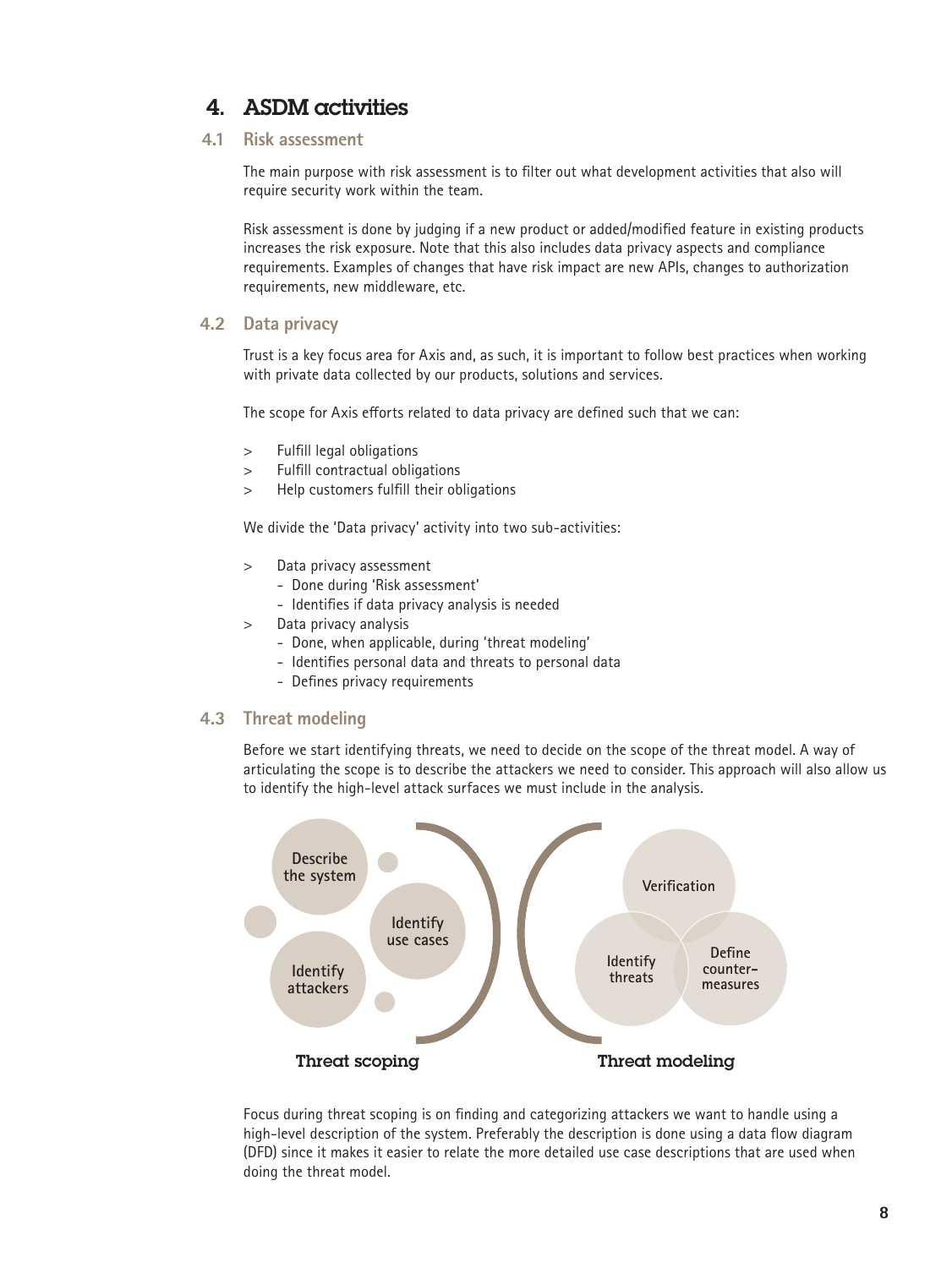This does not mean that all the attackers we identify need to be considered, it simply means that we are explicit and consistent on the attackers we will address in the threat model. So, essentially the attackers we choose to consider will define the security level of the system we are assessing.

Note that our attacker description does not factor in attacker capabilities or motivation. We have chosen this approach to simplify and streamline threat modeling as much as possible.



Threat modeling has three steps that can be iterated as the team sees fit:

- 1. Describe the system using a set of DFDs
- 2. Use the DFDs to identify threats and describe them in an abuse-case style
- 3. Define countermeasures and verification for the threats

The result of a threat modeling activity is a threat model that contains prioritized threats and countermeasures. Development work required to address countermeasures is managed by creation of Jira tickets both for the implementation and verification of the countermeasure.

| ID                                                                                         | Threat<br><b>Severity</b><br>Countermeasure                                               |      | Implementation<br>status                                                                    |                                           | Verification | Verification<br>status                                                                                                           |                                                                                                                                                                                     |
|--------------------------------------------------------------------------------------------|-------------------------------------------------------------------------------------------|------|---------------------------------------------------------------------------------------------|-------------------------------------------|--------------|----------------------------------------------------------------------------------------------------------------------------------|-------------------------------------------------------------------------------------------------------------------------------------------------------------------------------------|
| UC1:1                                                                                      | A man in<br>the middle<br>reads the<br>password in<br>order to<br>impersonate<br>the user | High | TLS Req.: TLS Best<br><b>Practices</b>                                                      | SSG-376 -<br>$\sqrt{}$<br>Enable TLS DONE |              | <b>QART</b><br>Non-TLS<br>connection<br>should fail<br>Should only be<br>able to<br>connect with<br>recommended<br>cipher suites | $\sqrt{\text{SSG}-379}$ -<br>Test that only<br>recommended<br>cipher suites<br>are possible<br><b>NEW</b><br>$\sqrt{\text{SSG}-378}$ -<br>Test non-TLS<br>connection<br>failure NEW |
|                                                                                            |                                                                                           |      |                                                                                             |                                           |              |                                                                                                                                  |                                                                                                                                                                                     |
| Sira Software                                                                              |                                                                                           |      | Sira Software                                                                               |                                           |              |                                                                                                                                  |                                                                                                                                                                                     |
| Project/XXX-YYY<br>Priority: High<br>Tags: Security, SDMActivity, ThreatModel<br>COMPONENT |                                                                                           |      | Project/XXX-ZZZ<br>Priority: Medium<br>Tags: Security, SDMActivity, ThreatModel<br>COMPONET |                                           |              |                                                                                                                                  |                                                                                                                                                                                     |
| Description: Enable TLS                                                                    |                                                                                           |      |                                                                                             | Description: Test TSL                     |              |                                                                                                                                  |                                                                                                                                                                                     |

# $\geq$  Confluence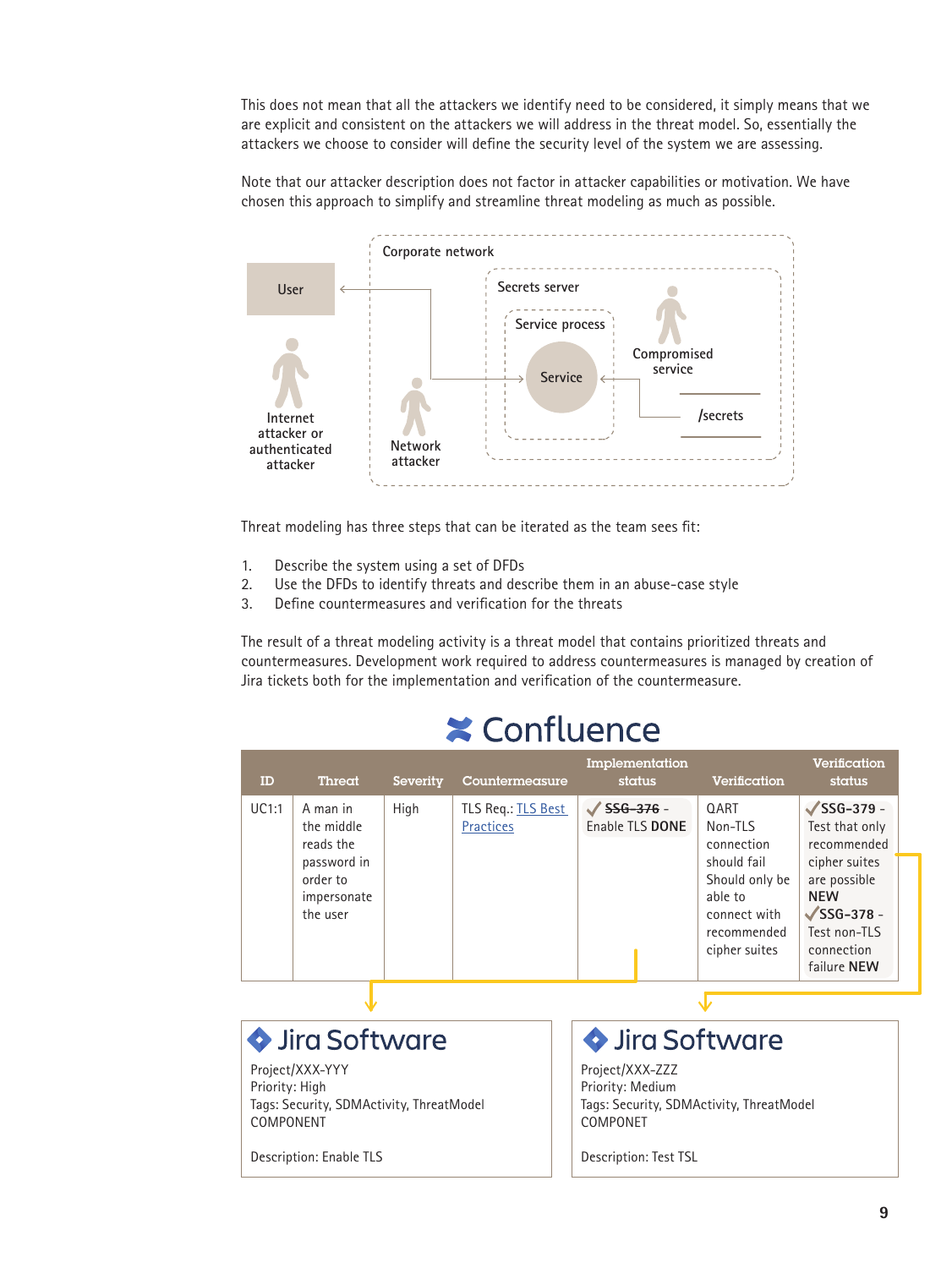#### <span id="page-9-0"></span>**4.4 Static code analysis**

In the ASDM teams can use static code analysis in three ways:

- > Developer workflow: developers analyze the code they are working on
- > Gerrit workflow: developers get feedback in Gerrit
- Legacy workflow: teams analyze high risk legacy components



#### **4.5 Vulnerability scanning**

Regular vulnerability scanning allows the development teams to identify and patch software vulnerabilities before products are released to the public, reducing the customer's risk when deploying the product or service. Scanning is performed prior to each release (hardware, software) or on a running schedule (services) using both open-source and commercial vulnerability scanning packages.

The results of the scans are used to generate tickets in the Jira issue tracking platform. Tickets are given a special tag to be identifiable by development teams as coming from a vulnerability scan and that they should be given an elevated priority. All vulnerability scans and Jira tickets are stored centrally for traceability and auditing purposes.

Critical vulnerabilities should be resolved prior to release or in a special service release with other, non-critical vulnerabilities, tracked and resolved in alignment with the firmware or software release cycle. For more information on how vulnerabilities are scored and managed, see the "Vulnerability Management" section.

#### **4.6 External penetration testing**

In select cases, third-party penetration testing is performed on Axis hardware or software products. The main purpose of running these tests is to provide insight and assurance regarding the security of the platform at a particular timepoint and for a particular scope.

One of our primary goals with the ASDM is transparency so we encourage our customers to perform external penetration testing on our products and we are happy to collaborate when defining appropriate parameters for testing as well as discussions around interpreting the results.

#### **4.7 Vulnerability management**

Axis, since 2021, is a registered CVE naming authority (CNA) and therefore capable of publishing standard CVE reports to the MITRE database for consumption by third-party vulnerability scanners and other tools.

The vulnerability board, VB, is the internal Axis contact point for vulnerabilities discovered by external researchers. Reporting of discovered vulnerabilities and subsequent remediation plans are communicated via the product-security@axis.com email address.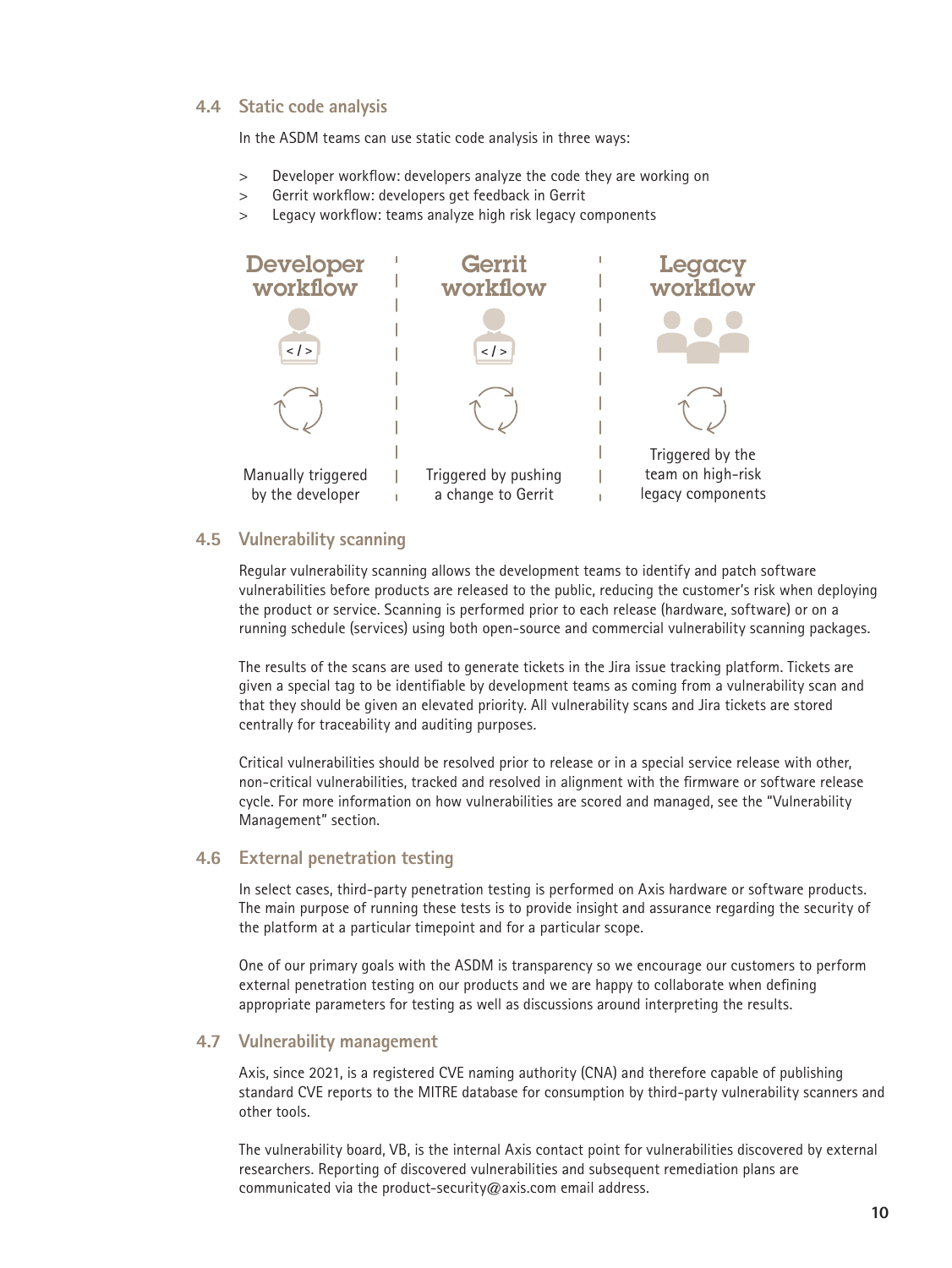The main VB responsibility is to analyze and prioritize reported vulnerabilities from a business perspective, based on:

- > Technical classification provided by the SSG
- > Potential risk for end-users in the environment Axis device operates
- > Availability of compensating security controls (alternative risk mitigation without patching)

And register the CVE number and work with the reporter to assign a CVSS score to the vulnerability.

VB also drives external communication to partners and customers through the Axis security notification service, press releases, and news articles.



Vulnerability board

and affected teams